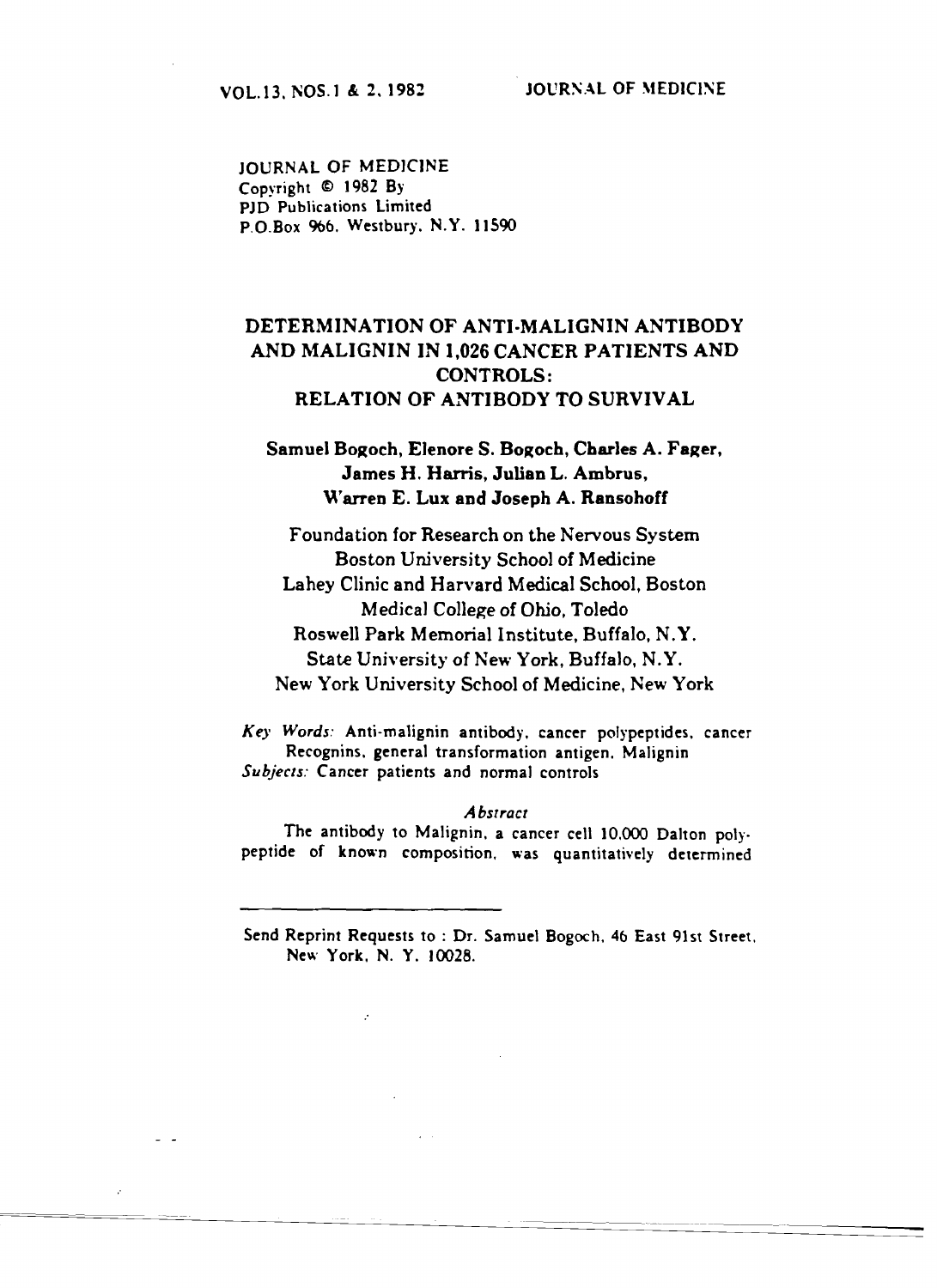blind by specific immunoadsorption in 1.094 serum specimens from 1.026 cancer patients and controls. Anti-malignin antibody. known to be cytotoxic to cancer cells *in vitro*, was elevated in 92.7% of sera from patients with clinically and pathologically active cancer (mean 273.7  $\pm$  156.5 micrograms/ml) compared with healthy normal subjects (mean 59.1  $\pm$  27.0 micrograms/ml). This supports the hypothesis that malignin is a general transformation antigen. The antibody was in the normal range  $(0 -134$  micrograms/ml) in 100% of sera of healthy normal subjects (first control group), in 94.6% of sera of hospital out-patient non-cancer controls (mean 64.3  $\pm$  46.3 micrograms/ml) (second control group) and in 91.2% of sera of in-patient medical.surgical disorder non-cancer patients (mean 81.2  $\pm$  67.3 micrograms/ml) (third control group). That only an active cancer state appears to be associated with elevated antibody levels is supported by the finding that the antibody was in the normal range in 94.2% of sera from cancer patients who had been successfully treated and clinically showed no evidence of disease at the time of the determination (fourth control group) (mean 70.1  $\pm$  36.7 micrograms/ml). None of the four control groups was statistically significantly different from each other. but each control group differed from the active cancer group at a level of p<O.OOOOO1. The antigen. malignin. was correctly detected blind in 20 of 22 cell preparations by immunofluorescence with purified anti-malignin antibody. Of the 109 cancer patients who had antibody levels below 135 micrograms/ml.  $90$  (83.3%) were dead within one year (mean  $4.4 \pm 3.5$  months). Of the 76 active cancer patients who could be followed and who were still alive beyond one year and up to 46 months (mean 22.0  $\pm$  8 months) after the antibody determination. 68 (89.5%) had had antibody levels above 135 micrograms/ml. The relationship of the concentration of anti-malignin antibody to sun'ival suggested by these data as well as some diagnostic and possible therapeutic implications are noted.

#### *Introducrion*

A general transformation antigen is one which is common to the process of malignant transformation rather than to the par· ticular cell type involved. The general antigen. therefore. differs from cell·specific tumor markers which are related to the products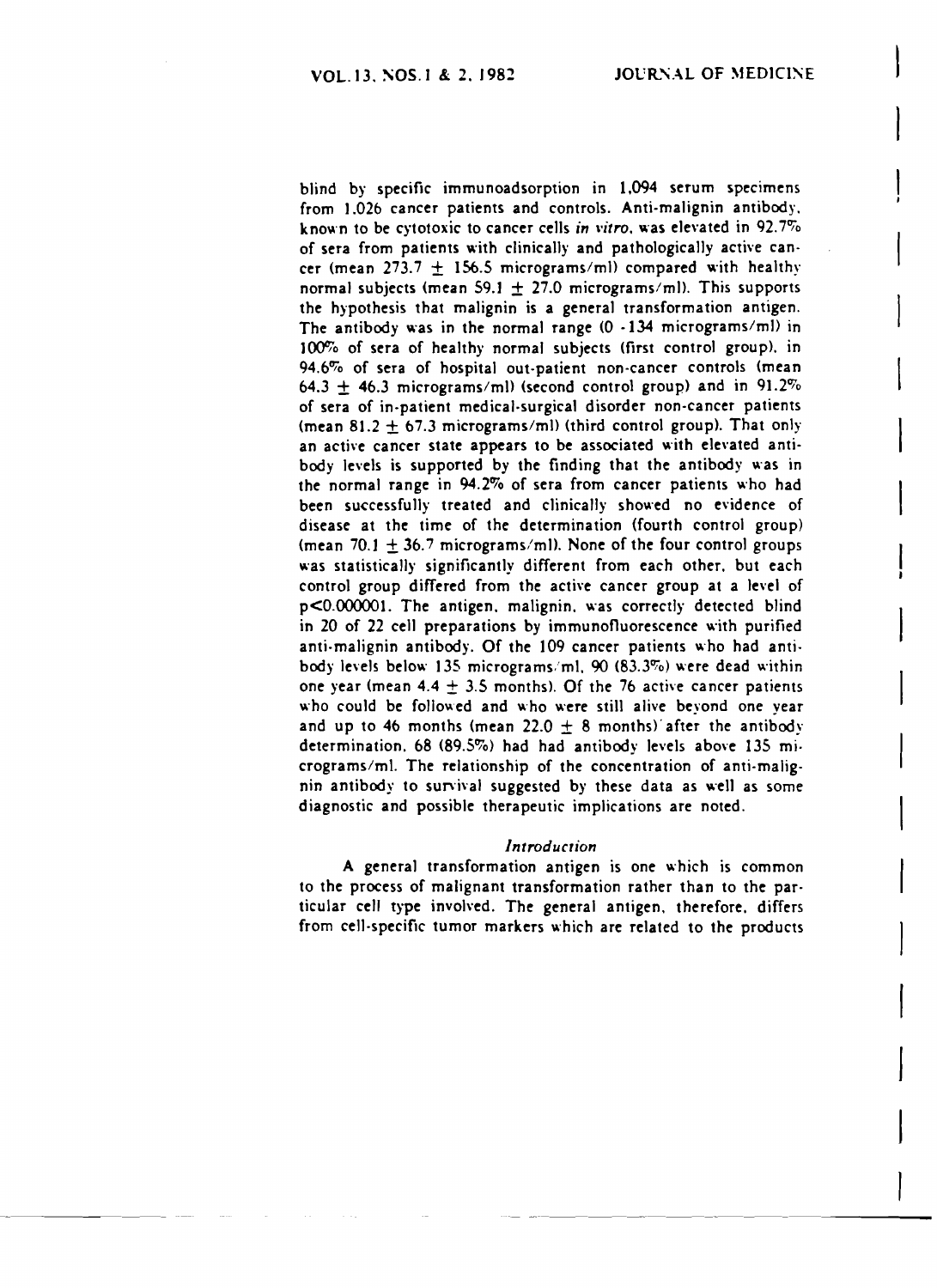of the particular type of cell transformed. as in the case of insulin or thyroid hormone excesses produced by pancreatic or thyroid neoplasms. respectively (Bogoch et al., 1980). Malignin. a 10.000 Dalton polypeptide from malignant glial cells with a high content of glutamic acid and aspartic acid, and a high ratio of these two amino acids to histidine (Table I), was reported in 1975 (Bogoch. 1974, 1976. 1977). Its close structural relatives. Astrocytin. Recognin L (lymphoma) and Recognin M (mammary carcinoma) (Bogoch. 1977; Bogoch and Bogoch. 1979) are members of what appears to be the first chemically and immunologically defined family of general transformation antigens. These antigens, or Anti-malignin antibody which reacts w'ith each, have been determined in the cells and sera of patients with a variety of neoplasms. in induced malig· nant transformations in animals. and in malignant cells and their supernates grow'ing in tissue culture (Bogoch and Bogoch. 1979a. 1980: Bogoch et al., 1979; Harris et al., 1980). Other transformation antigens. not quite as general but broad in representation. are now being identified in other laboratories in experimental cell trans· formations induced by chemical and viral means (Langan. 1980; Rigby. 1979).

Over the past seven years. we have examined the possible relation of Malignin and Anti.malignin antibody to human cancer states. Tumor-associated antigens studied in man. such as the car· cinoembryonic antigens (Krupey et al., 1968) have exhibited varying demonstrability in different types of cancer. Perhaps due to the fact that none have had constant chemically defined composition or mode of production. the inconstantly released mixtures of anti· gens rather than a potentially more constant level of specific anti· body had to be measured in serum. Malignin is produced in tissue culture of malignant cells. is of known composition. and its anti· body can be isolated from the serum of patients with cancer (Bogoch and Bogoch, 1979, 1980). The antibody and antigen studies reported here support the apparently ubiquitous distribution of the malignin antigen or its very close structural relatives in active cancer of all types examined. In addition. because of the absence of previous direct evidence that a cancer antibody produced by the patient is beneficial to the patient. the possible relationship of quantity of Anti·malignin antibody to survival was examined,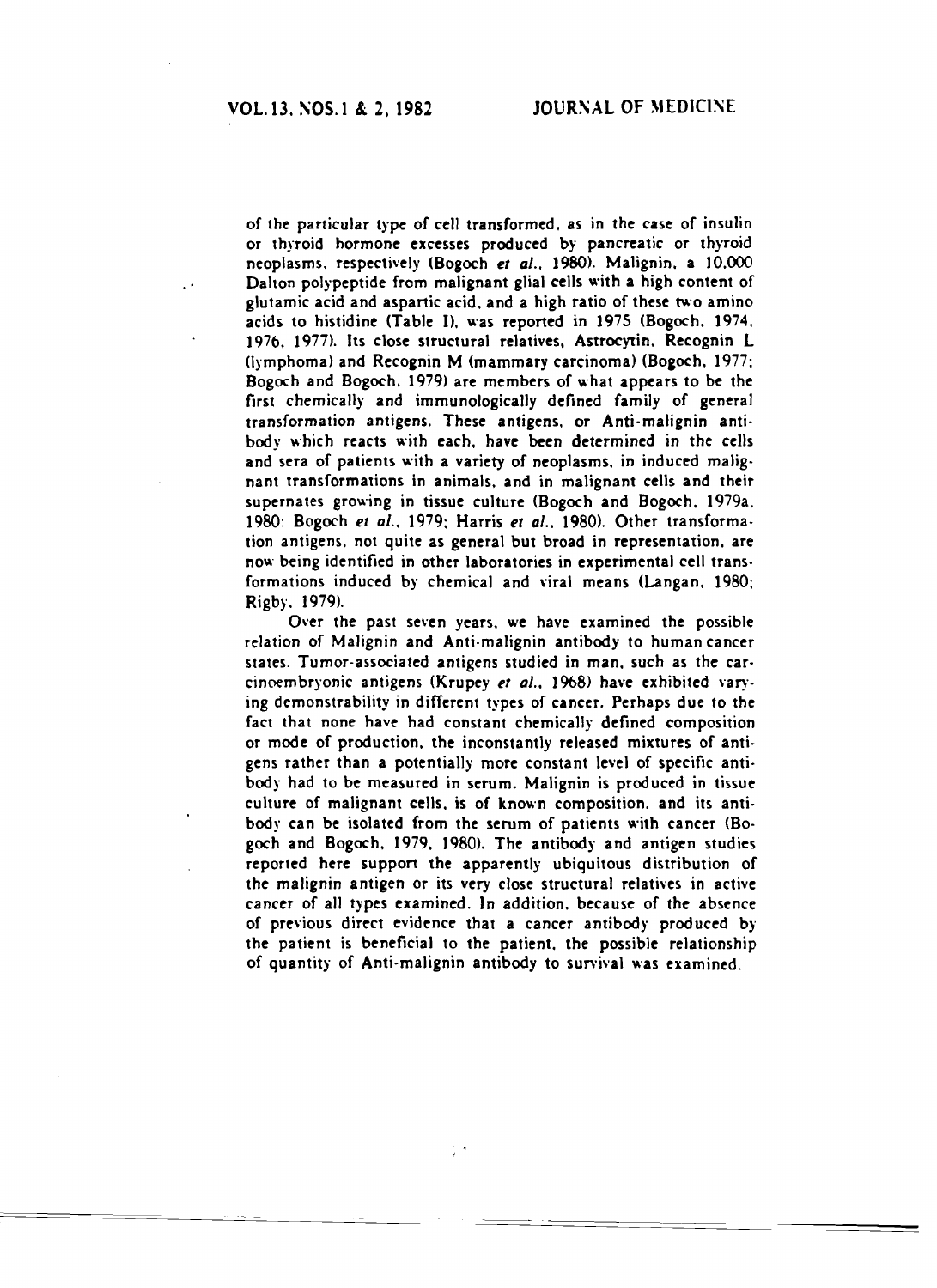| TABLE $1^*$                                                      |
|------------------------------------------------------------------|
| AMINO ACID COMPOSITION OF POLYPEPTIDES® PRODUCED FROM HUMAN      |
| MALIGNANT GLIAL TUMOR AND FROM THREE DIFFERENT TYPES OF          |
| MALIGNANT CELL GROWN IN TISSUE CULTURE: RESIDLES PER MOLECULE OF |
| <b>PROTEIN</b>                                                   |

|                                 | <b>Astrocytin</b><br><b>Un</b> yrva<br>brain glioma) | Malignin<br>tin vitro*<br>brain glioma) | Recognin M<br>an vitrob<br>mammary MCF-7<br>carcinoma) | Recognin L<br>un vitrob<br>lymphocytic<br>$P_3$ 3 lymphomai |
|---------------------------------|------------------------------------------------------|-----------------------------------------|--------------------------------------------------------|-------------------------------------------------------------|
| Threo                           | ۹                                                    | s                                       |                                                        |                                                             |
| Ser                             |                                                      |                                         |                                                        |                                                             |
| $\int Cys$                      |                                                      |                                         |                                                        |                                                             |
| Meth                            |                                                      |                                         |                                                        |                                                             |
| Val                             |                                                      | n                                       |                                                        |                                                             |
| lieu                            |                                                      |                                         |                                                        |                                                             |
| Phe                             |                                                      |                                         |                                                        |                                                             |
| Lys                             |                                                      | n                                       | o                                                      |                                                             |
| His                             |                                                      |                                         |                                                        |                                                             |
| Arg                             |                                                      |                                         | ٢                                                      | ۹                                                           |
| Asp                             | 9                                                    | Ÿ                                       | 4                                                      | g                                                           |
| Glu                             | 13                                                   | 13                                      | וו                                                     | 10                                                          |
| Leu                             | 8                                                    |                                         | R                                                      |                                                             |
| Tyr                             |                                                      |                                         |                                                        |                                                             |
| Pro                             |                                                      |                                         |                                                        |                                                             |
| GIV                             | 6                                                    |                                         | 9                                                      | 13                                                          |
| Ala                             | u                                                    |                                         | 4                                                      | 10<br>--                                                    |
| Total number<br><b>Residues</b> | 88                                                   | 89                                      | 90                                                     | 92                                                          |
| Molecular weight<br>calculated  | 9.690                                                | 10.067                                  | 9.870                                                  | 9.606                                                       |

\* Specimens were hydrolyzed in vacuo with 6N HCI at 108°C for 12 hr. The nearest integer. for the mole number of each amino acid is the average of two separate determinations. All above determinations were performed "blind" by the Boston University Medical Center central facility for amino acid analysis. Results obtained with 24-hr and 72-hr hydrolysis of malignin, at two additional laboratories, respectively, were not significantly different when serine, threonine, tyrosine, and cysteine were corrected for additional destruction by acid.

\* Cells grown in tissue culture.

\*From Bogoch and Bogoch, 1979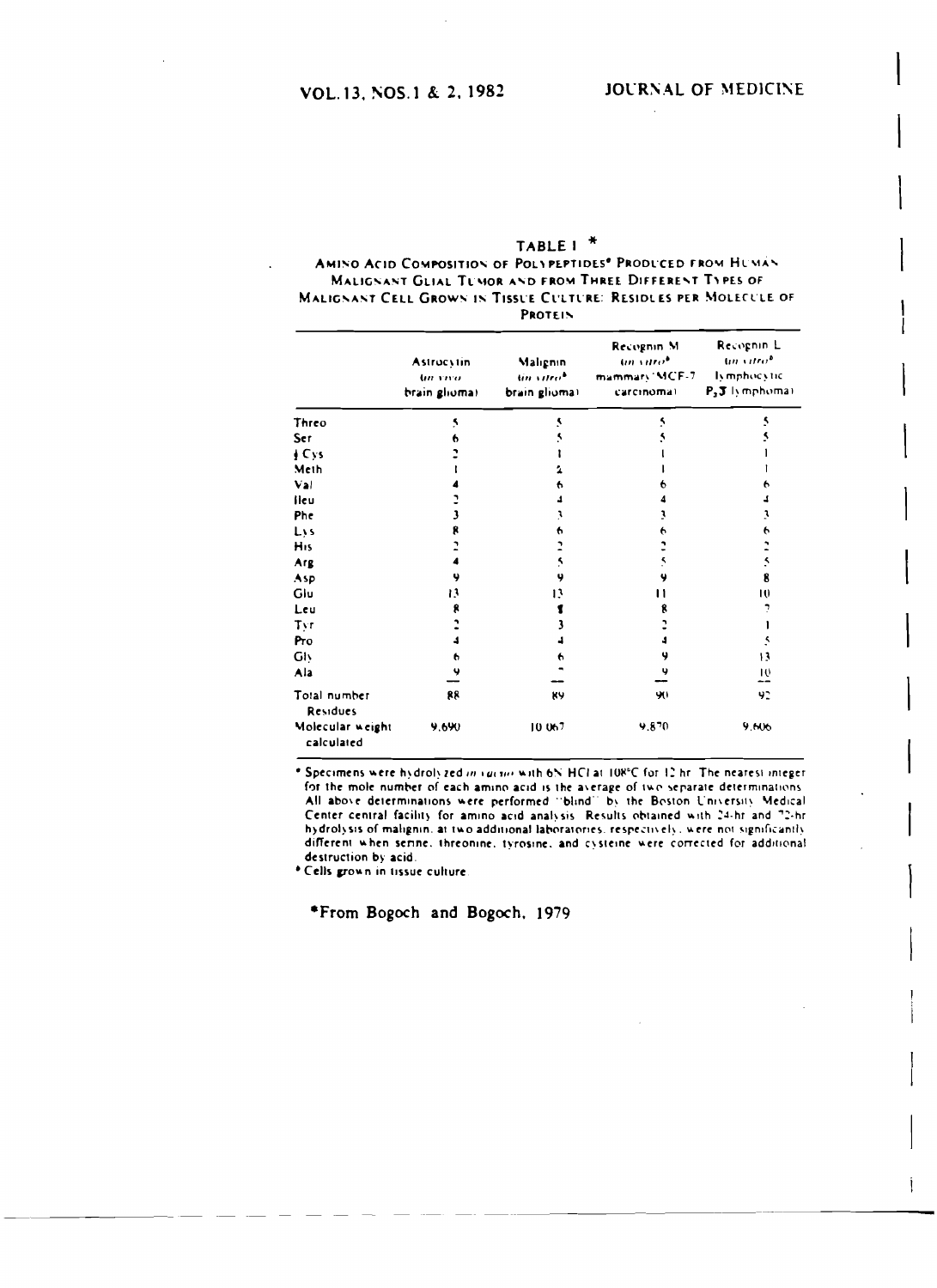### TABLE II

Distribution of Number of Serum Anti-Malignin Antibody Deter-<br>minations According to Type of Malignancy and Clinical Status

|                           |                         |                          | CLINICAL STATUS                             |                         |  |
|---------------------------|-------------------------|--------------------------|---------------------------------------------|-------------------------|--|
|                           | TOTAL NUMBER            |                          |                                             |                         |  |
| <b>TYPE OF MALIGNANCY</b> |                         | <b>Active</b><br>Disease | No Current<br>Evidence Of<br><b>Disease</b> | Terminal                |  |
| Carcinoma of:             |                         |                          |                                             |                         |  |
| Lung                      | 38                      | 11                       | ı                                           | 26                      |  |
| Larynx                    | 3                       | $\overline{2}$           |                                             | ı                       |  |
| <b>Breast</b>             | 67                      | 26                       | 27                                          | 14                      |  |
| Uterus                    | 5                       | 1                        | 1                                           | 3                       |  |
| Cervix                    | 6                       | 3                        |                                             | $\overline{\mathbf{3}}$ |  |
| Ovary                     | 11                      | $\overline{\mathbf{3}}$  | 3                                           | 5                       |  |
| Vulva                     | $\mathbf{r}$            |                          |                                             | ì                       |  |
| Colon                     | 37                      | 18                       | 3                                           | 16                      |  |
| Rectum                    | 13                      | 9                        | $\overline{2}$                              | $\mathbf{c}$            |  |
| Stomach                   | $\mathbf{r}$            | Ŧ                        |                                             | $\mathbf{I}$            |  |
| Oesophagus                | $\overline{\mathbf{3}}$ | 1                        |                                             | $\overline{\mathbf{c}}$ |  |
| <b>Bile Duct</b>          | 1                       |                          |                                             | $\mathbf{1}$            |  |
| Prostate                  | 13                      | 7                        | 4                                           | $\overline{\mathbf{z}}$ |  |
| <b>Bladder</b>            | 12                      | 5                        | 4                                           | 3                       |  |
| Urethra                   | 1                       | $\mathbf{1}$             |                                             |                         |  |
| Kidney                    | 15                      | 6                        | 5                                           | 4                       |  |
| Testis                    | $\overline{7}$          | ı                        | 5                                           | 1                       |  |
| Thyroid                   | 4                       | 4                        |                                             |                         |  |
| Pancreas                  | 4                       |                          |                                             | 4                       |  |
| Adrenal                   | 1                       |                          |                                             | ı                       |  |
| <b>Skin</b>               | 5                       | 1                        | 3                                           | t                       |  |
| Undifferentiated          | 14                      | 9                        |                                             | 5                       |  |
| Hodgkins' Disease         | 14                      | 8                        | 3                                           | 3                       |  |

 $\mathcal{L}_{\mathcal{L}}$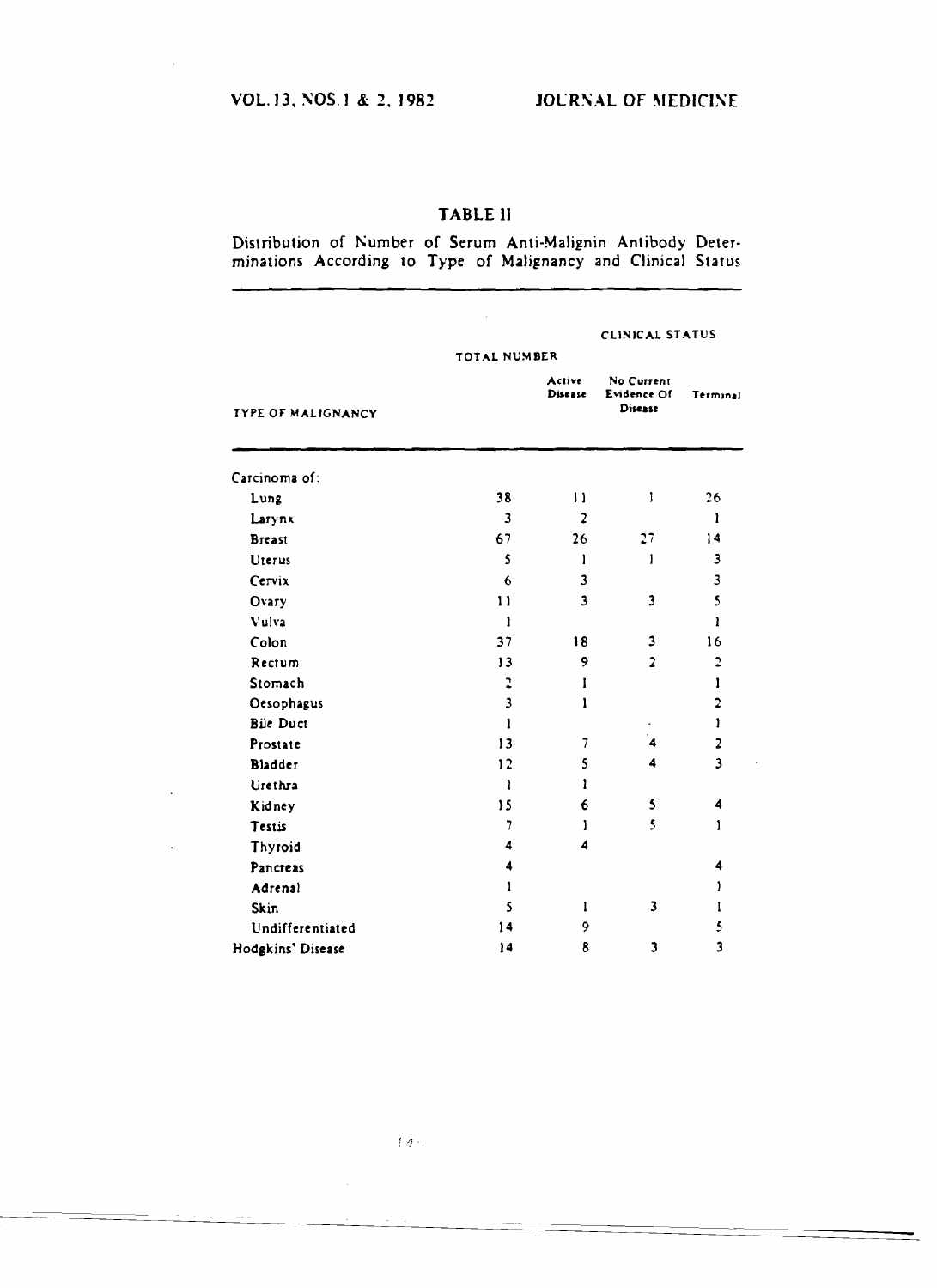### VOL. 13. NOS. 1 & 2. 1982 JOURNAL OF MEDICINE

#### *Table* 1/ *continued .*

| Lymphoma                     | 25  | 15  |    |     |
|------------------------------|-----|-----|----|-----|
| Multiple Myeloma             | 15  | 10  |    |     |
| Acute Myelogenous Leukemia   |     |     |    |     |
| Acute Lymphocytic Leukemia   |     |     |    |     |
| Chronic Myelogenous Leukemia |     |     |    |     |
| Chronic Lymphocytic Leukemia |     |     |    |     |
| Fibrosarcoma                 |     |     |    |     |
| Melano-Sarcoma               | 15  |     | 6  |     |
| Osteogenic Sarcoma           | 6   |     |    |     |
| Rhabdomyosarcoma             |     |     |    |     |
| Liposarcoma                  |     |     |    |     |
| Hemangioblastoma             |     |     |    |     |
| <b>Histiocytoma</b>          |     |     |    |     |
| <b>Brain Cancer</b>          | 133 | 80  |    | 51  |
| Retinoblastoma               |     |     |    |     |
|                              | 500 | 247 | 86 | 167 |

### *Patients. Materials and Methods Anti·Mallgnin Antibody Studies from Serum*

Cancer patients were chosen by the clinical investigators at each of nine hospitals in the approximate frequency of their rate of occurrence in their population or according to the investigator's particular interests (see Table II). Untreated as well as treated cases were accepted. Of the SOO cancer sera studied. 247 (49.4%) were from patients who had clinically and pathologically assessed active disease with terminal cases excluded. 167 (33.4%) were from terminal patients only as defined by date of death within one year after the specimen was taken, and  $86$  (17.2%) were from those who had both clinically and pathologically defined and successfully treated cancer up to 15 years earlier and had no clinical or pathological evidence of disease at the time the antibody was determined {fourth control group. see below}. Of the active cancer group. 76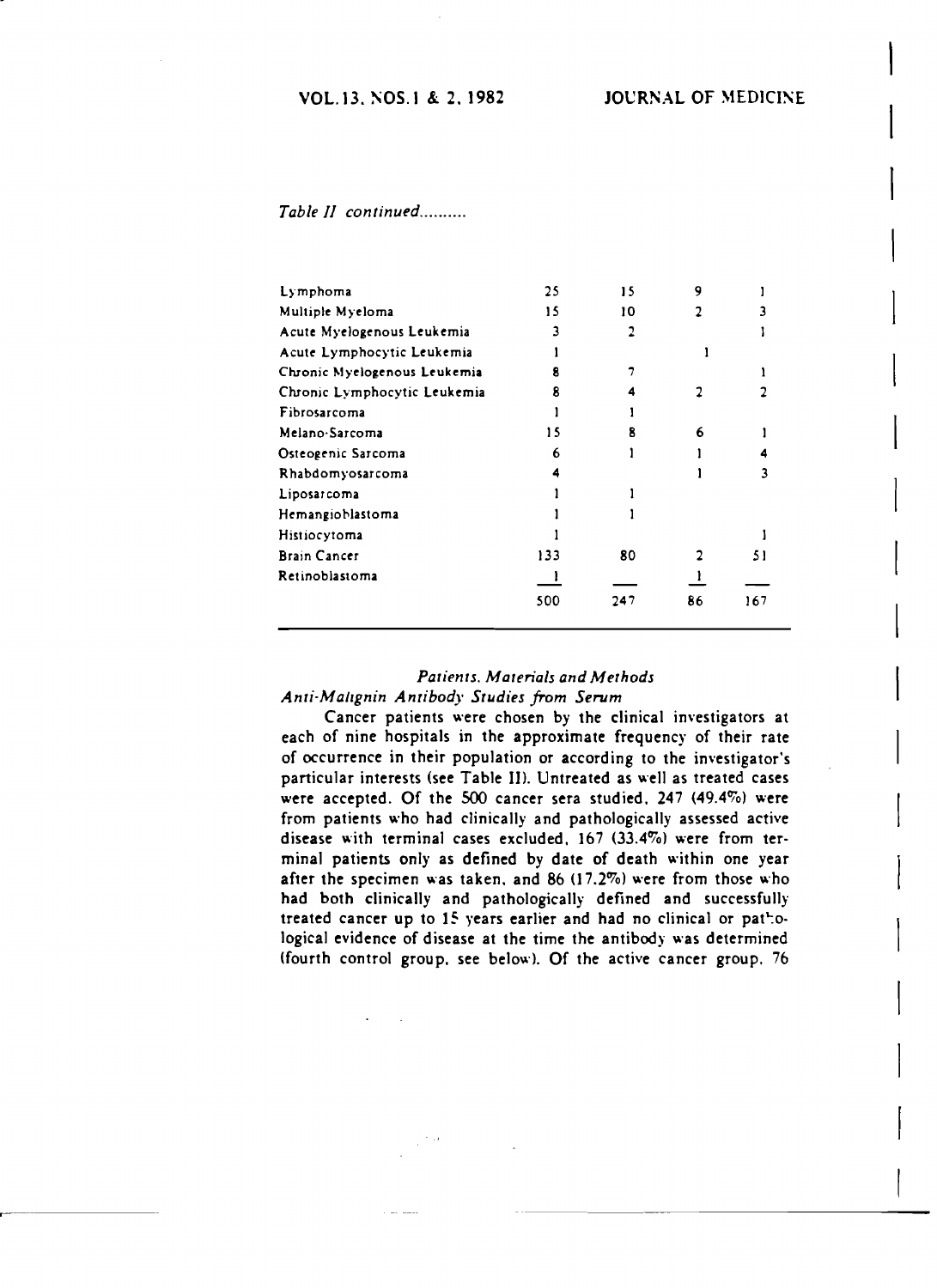patients could be followed who were still alive beyond one year and up to 46 months, Four control groups were studied: (1) 59 healthy normals (60 sera); (2) 56 hospital out.patients with some symptoms but without definite clinical diagnosis, no malignancy, or other major diseases (56 sera); (3) 258 hospital in-patients with definite medical-surgical diagnoses. but no malignancies (261 sera); and (4) the 86 cancer patients referred to above who had no evidence of disease at the time of the determination. The medical-surgical diag. noses in the third control group included bacterial infections (26 sera), viral infections (28 sera), trauma (8 sera), cardiovascular disorders (30 sera), gastrointestinal and hematopoietic disorders (39 sera), thoracic disorders (6 sera), obstetrical and gynecological disorders (7 sera), genitourinary disorders (11 sera), endocrine metabolic and arthritic disorders (22 sera), neurologic disorders (62 sera), psychiatric disorders (6 sera), and dermatologic disorders (]6 sera), In addition to the above randomly collected sera, selective blind studies have been initiated but not completed on several specific groups: 45 patients with multiple sclerosis (49 sera) and 57 with benign tumors (74 sera). as well as on 3] blood relatives ('relatives') or cancer patients (31 sera), on people in contact with cancer patients. that is, 54 non-blood relatives and hospital staff ('contacts') (63 sera). 82% of the sera were from the Medical College of Ohio, The results in any of the hospitals did not differ from any of the others.

"

#### *Malignin Studies of Cells*

The presence of Malignin was sought in cells collected from patients at the Roswell Park Memorial Institute and examined at the Medical College of Ohio. Specimens were collected by thoracocentesis, paracentesis, bronchial or tracheal washings, from sputum and pericardial effusion, from patients with lung, breast, prostatic, colon and undifferentiated cancers, as well as from noncancer controls including patients with emphysema, heavy smoking history, epilepsy, and sputum from a former cancer patient with no evidence of disease for two years following successful treatment.

#### *lmmunochemical Methods*

Serum Antimalignin antibody was quantitatively determined by an immunoabsorption method previously described (Bogoch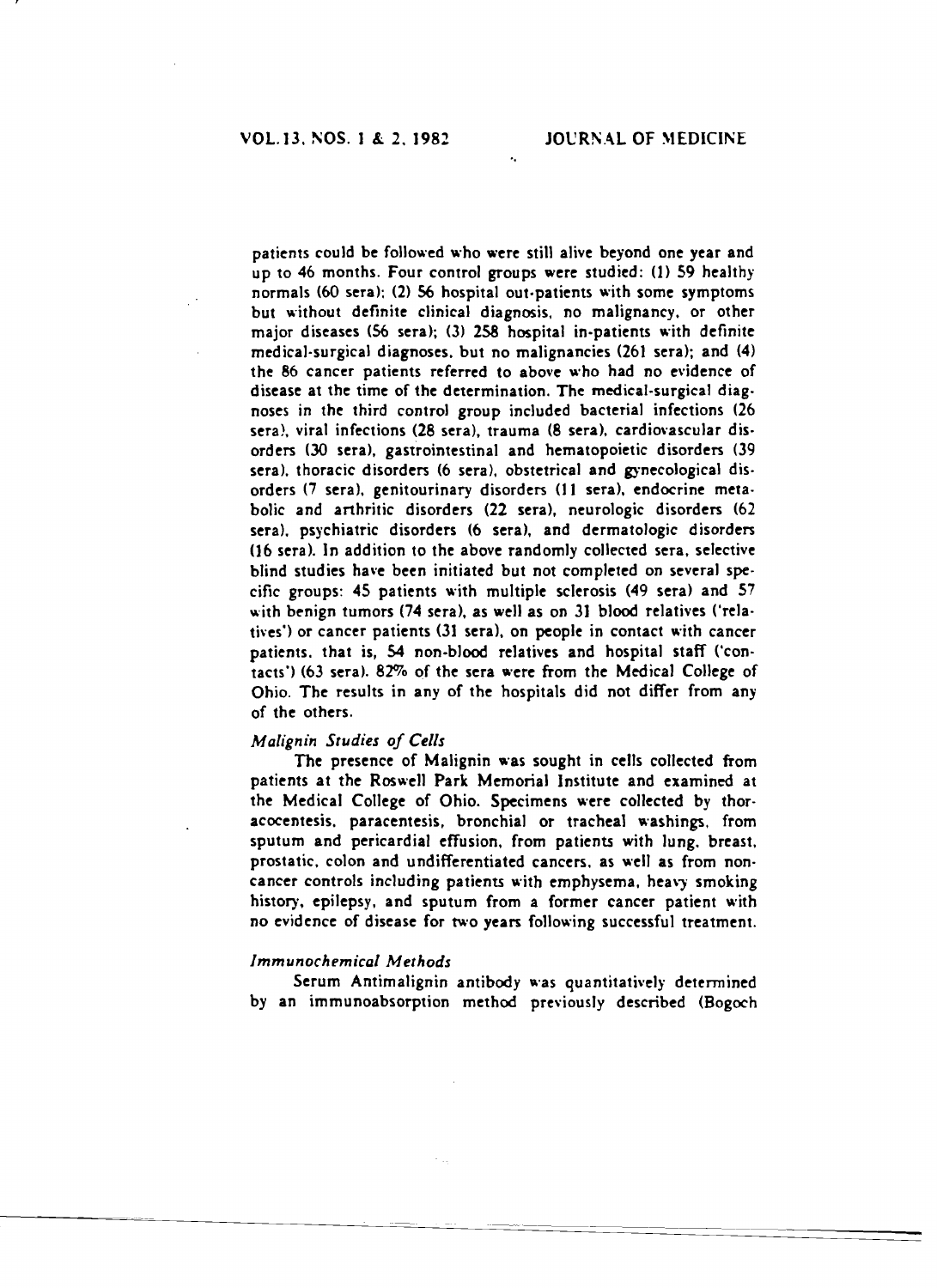(

 $\vert$ 

 $\vert$ 

 $\vert$ 

and Bogoch, 1980a). The antibody is specifically adsorbed to immobilized Malignin polypeptide <Table 1) ('Target' reagent) in a 2·hour (slow) and a JO·minute (fast) reaction. then released in solu· priority shows and a To-minute viasts reaction, their released in solution.<br>
Ble form and read by optical density at 280 millimicrons as micro-<br>
grams of antibody protein (Bogoch and Bogoch, 1980a). The existence of these two distinct species of the antibody has been recently confirmed by the *in vitro* production of a unique monoclonal antibody for each of the slow and the fast reacting forms (Bogoch.  $1981$ ). The values of Anti-malignin antibody in serum are expressed as net Target-attaching globulins ('Net TAG') calculated: 2-hour<br>immunoadsorption [Slow (S) TAG] less the 10-minute immunoadsorption (Fast (F) TAG). All vaues given represent Net TAG values unless otherwise noted. The Net TAG does not appropriately reflect the antibody elevation when the F-TAG is markedly elevated to between 270 and 1100 micrograms/ml. In these instances, seen rarely in the four control groups  $(2 \text{ of } 464 \text{ sera}, 0.4\%)$ , but in 58 of  $247$  active cancer sera (23.5%), the S-TAG values are also elevated to above  $400$  and as much as  $1200$  micrograms/ml. In the accompanying figures, to distinguish these cases of extraordinary increase in both forms of antibody, rather than adding the values for the two forms, only the S-TAG has been plotted as open circles. These cases have been examined statistically in two ways: separately, and as part of the clinically determined active cancer group. Malignin was detected in cells by a standard Coons double·layer immunofluorescent method previously described in which purified human Anti-malignin antibody ('MTAG' reagent) is the first layer and fluorescein bound to anti·human gamma globulin is the second layer (Bogoch, 1977; Harris *et al.,* 1980), The reagents were ob· tained from Brain Research. Inc.. New York. Both methods were performed blind on coded specimens of sera and cells, respectively, by laboratory personnel who were in a different center than the one in which the specimens were collected.

#### *Correlation of Clinical and Laborarory Data*

Correlations were made for each patient after completion and recording of both clinical and laboratory data separately. The error for these correlations in terminal cases is likely to be very small since it involved pathologically confirmed cancer and two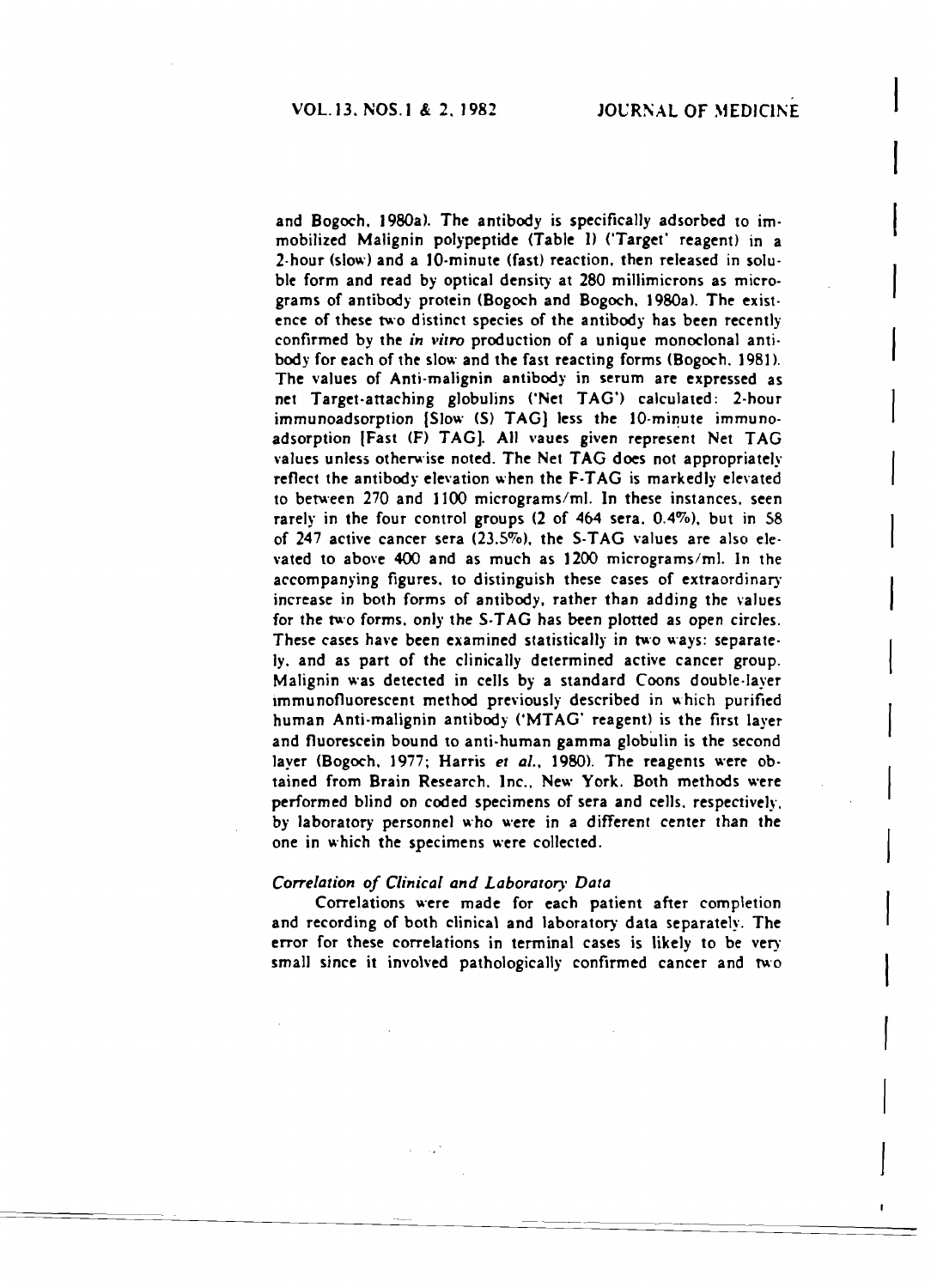reliable dates: the date of the antibody determination and the date of death. For each of 206 of the 247 active cancer cases. in addition to the absence of their names from the tumor registry of deaths. it was possible to verify by contacting each patient or their physician that the patient was still alive-at the end of one year. For 4J of these cases. the contact verification either was not possible or possible only to the tenth month. Since most of these 41 cases were from the first two years of the study. when clinically terminal patients were actively excluded from the study, this is not likely to represent an appreciable error. At most. the number in the active cancer group would be reduced and the number in the terminal group increased. each by 41. neither of which would significantly influence the conclusions reached except for the value of the mean for the antibody in the terminal group which would be increased. In the statistical comparison of the groups, values of  $p<0.01$  were considered statistically significant. The only comparison of those found not significant under these criteria which approached but did not quite reach the 0.05 level was between the first two control groups (Figure 1). A preliminary report was made on the first 290 specimens studied (Bogoch *et al.. 1979).* 

#### *Results*

Figure 1 shows the concentration of Anti-malignin antibody. in micrograms/ml serum in individual sera. in the four control groups and the active cancer group: that is. (1) healthy normals. (2) cancer patients showing no evidence of disease after successful treatment. (3) out-patients (non-cancer) with medical-surgical symptoms but without defined disorders. (4) in-patients (non-cancer) with defined medical·surgical disorders. and (5) patients with active cancer who lived one year or longer. While the four control groups did not differ from each other at a statistically significant level. each differed from the active cancer group at the significant level of  $p<0.000001$ .

Figure 2A shows the concentration of Anti-malignin antibody in individual sera of patients with terminal cancer. that is, those who died within one year (mean  $4.4 \pm 3.5$  months). The concentration of antibody in this group differs statistically from the active cancer group at a level of p<0.000001. Together with the data

-------~----

----~--~--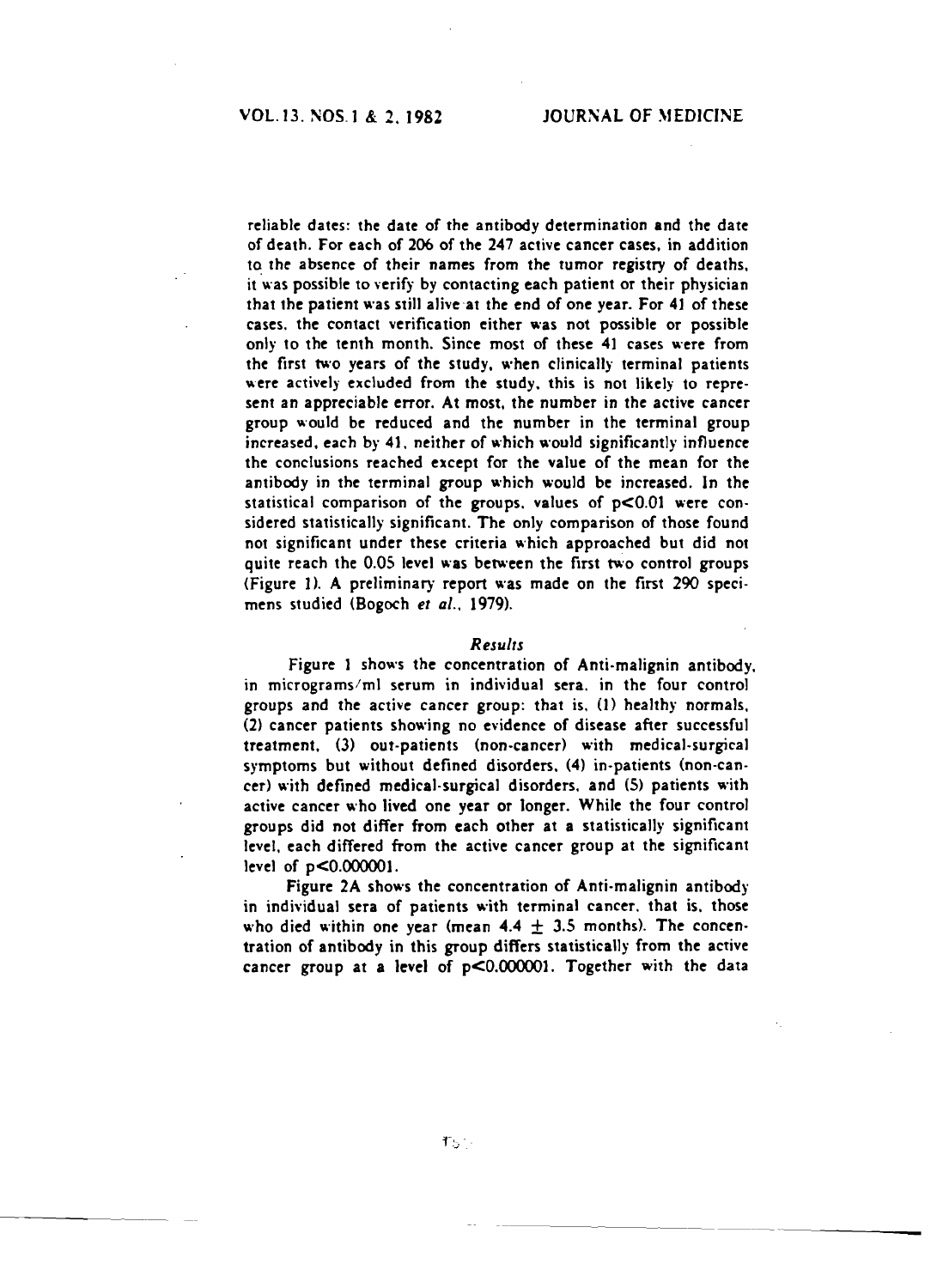

Figure 1.: Concentration of Anti-malignin antibody in four control groups and in active cancer patients. Solid circles, Net TAG; open circles, S-TAG (F-TAG excess). See Methods for details.

 $\chi$  ,  $\sim$  3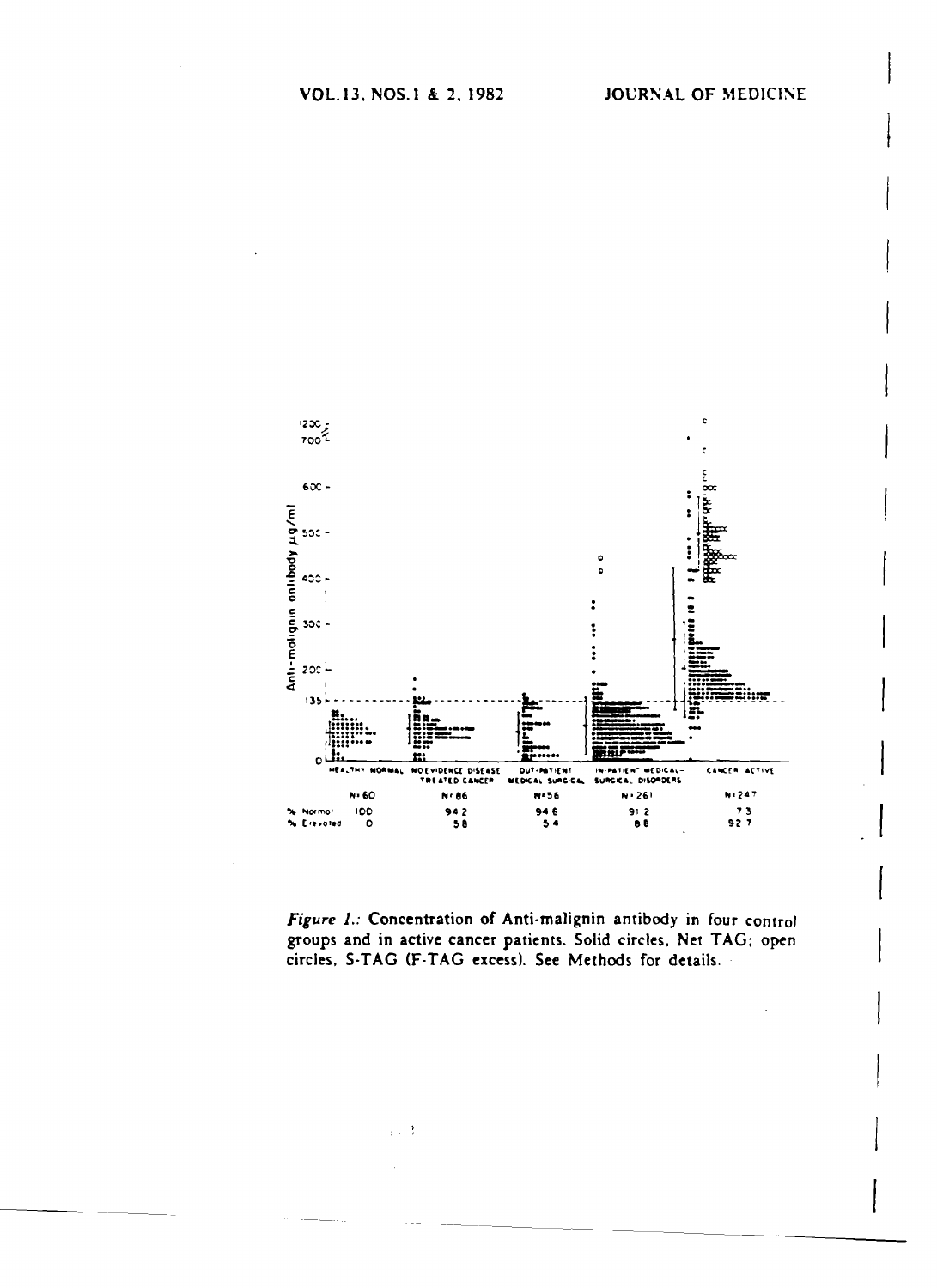

Figure 2.: Relation of level of Anti-malignin antibody to terminal clinical state. Solid circles, Net TAG; Open circles, S-TAG (F-TAG excess). See Methods for details. A. Single blind determinations in individual patients. B. Longitudinal blind determinations on seven individual cancer patients (1 through 7) whose death (D) occurred 1 to 4 months from the date the last specimen was determined.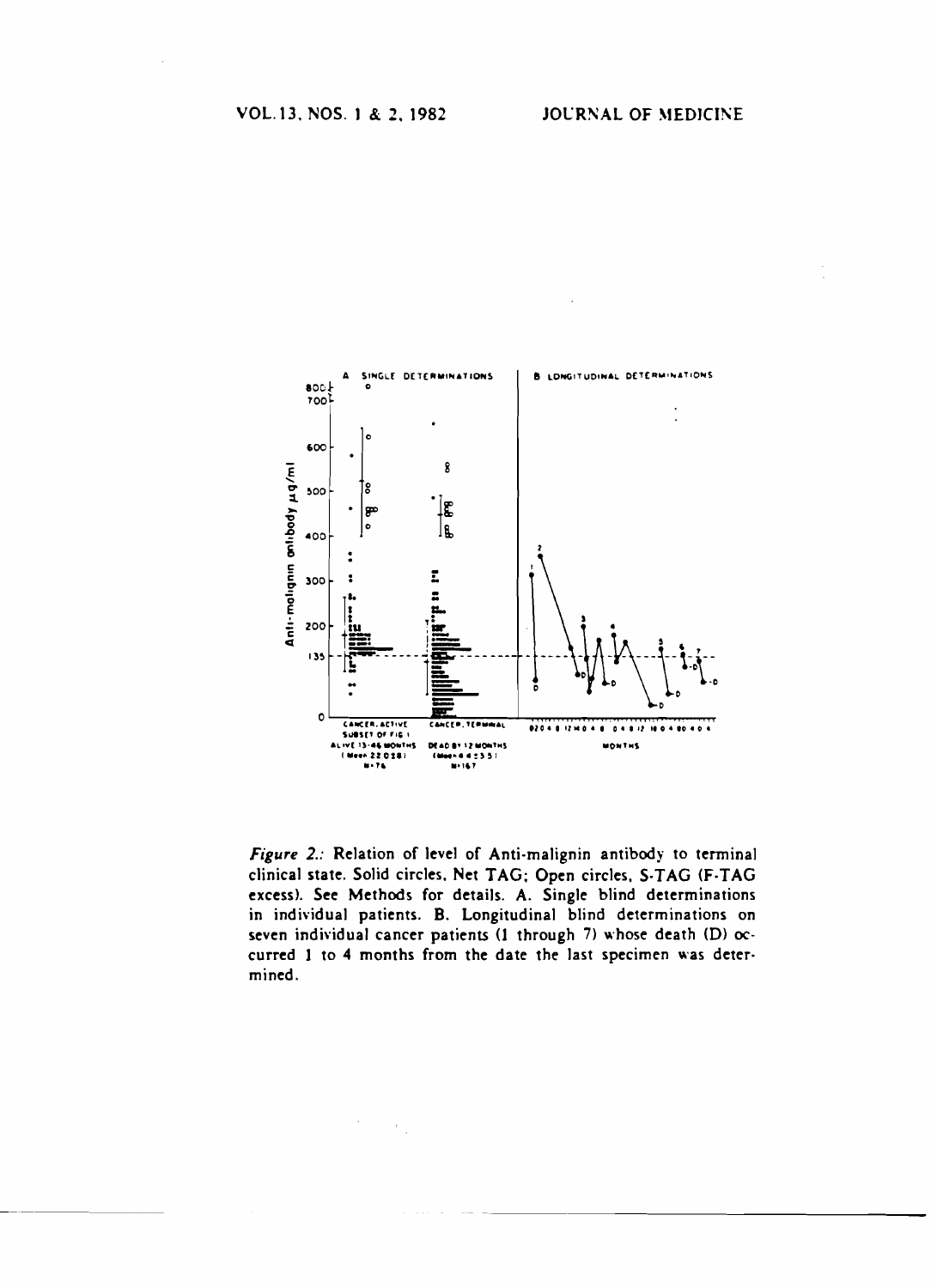|                           |              | <b>CELL MALIGNIN:</b><br>IMMUNOFLUORESCENCE MTAG RESULTS |            |       |
|---------------------------|--------------|----------------------------------------------------------|------------|-------|
|                           |              | Cancer                                                   | Non-Cancer | Total |
| Clinical-<br>Pathological | Cancer       | 14                                                       |            | 16    |
| Diagnosis                 | Non-Cancer   | ŋ                                                        |            | 6     |
|                           | <b>TOTAL</b> | 14                                                       | 8          | 22    |

**TABLE III** 

shown in Figure 1, it may be seen that 90 of 108 cancer patients (83.3%) who had antibody levels below 135 micrograms/ml died within one year. In contrast, of the 76 active cancer patients who were longer term survivors and who could be followed 13 to 46 months (mean  $22.3 \pm 8$ ) after the antibody determination, 68 (89.5%) had had elevated antibody levels. Figure 2B shows seven examples of the decrease before death observed in individual patient's serum Anti-malignin antibody levels when determined serially.

Table II shows the types of cancer patient studied, and the distribution of samples between active disease, terminal disease and no evidence of disease in each type of cancer. The distribution of type of cancer is fairly typical with the exception of an excess number of brain cancer cases which was the initial focus of interst of the study.

In the beginning blind study in each of the non-random preselected groups, the antibody level was elevated in the sera of  $20.4\%$ of patients with multiple sclerosis, 31.1% of patients with benign tumors, 30.2% of 'contacts' of active cancer patients, and 38.7% of blood relatives of active cancer patients.

Table III shows the correlation of the presence or absence of Malignin in cells as determined blind by immunofluorescent staining with Anti-malignin antibody (MTAG), and the clinicalpathological diagnosis. The MTAG stain result was correct in 20/22 specimens (91%). Standard Papanicolaeu stain examinations performed blind on duplicates of these specimens by other pathologists were correct in  $17/22$  specimens (77%).

 $\frac{1}{2} \frac{1}{2}$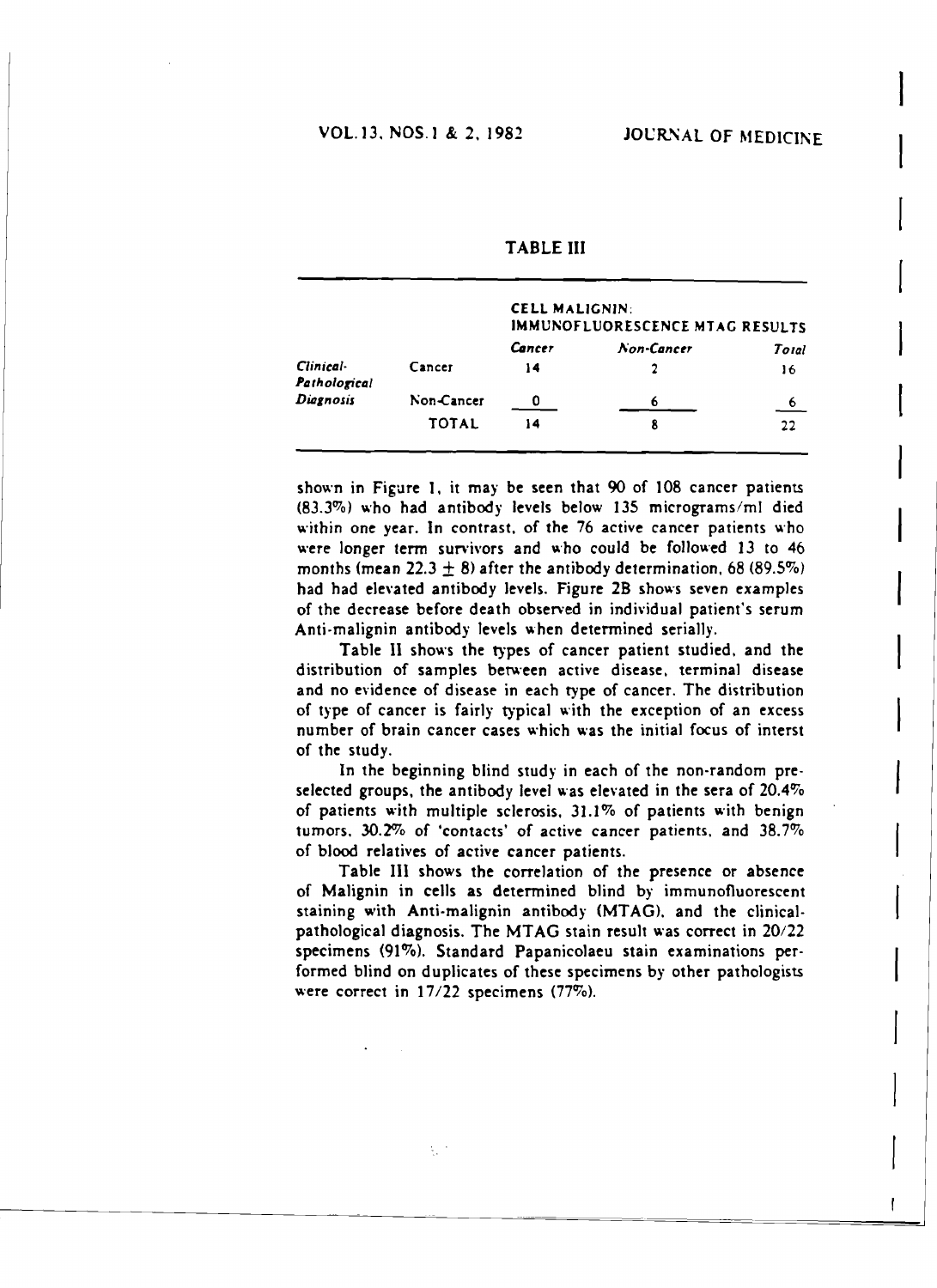------ -~-~~----

In addition to the positive stain for Malignin in cells from breast. ovarian and brochogenic carcinoma. and astrocytomas, cells grown in tissue culture from human squamous cell carcinoma of the vulva (Meck et al., 1981), and from five different types of human lymphoma. as well as leukemic cells in both acute and chronic leukemia blood have demonstrated positive staining (Figure 3). Outer cell membranes as well as intracytoplasmic membranes are predominately stained, with sparing of the nucleus, in agreement with the localization of the Malignin antigen as determined by cell organelle fractionation and direct isolation. Non-neoplastic adult tissues (Harris er *al..* 1980) and normal fetal tissues have been uniformIy negative for Malignin except for two cases of astrocytosis.

#### *Discussion*

The data obtained in this blind study are consistent with the previous evidence that Malignin is a general transformation antigen. Thus. rather than being restricted to particular cell types, Anti·malignin antibody was elevated significantly above normal levels. and Malignin was visualized in cells, in patients with a broad variety of active cancer (Table II, Figure 3, and Immunochemical Methods). That the antibody was in the normal range in  $94.2\%$ of patients who had been sucessfully treated and at the time of the antibody determination showed no evidence of disease. suggests that an active cancer state is required to maintain elevated antibody levels. In the separation of healthy normal subjects from active cancer patients by determination of Anti-malignin antibody. all healthy normals had values below 135 (mean 59.1  $\pm$  27.0) micrograms/ml and there were no 'false positves', while in the active cancer group. 92.7% showed elevated values of antibody (mean 273.7  $\pm$  156.5 micrograms/ml). The healthy normal and the active cancer groups differed at a level of p<O.OOOOOI for the whole active cancer group. as well as for each of the two subgroups shown in Figure 1.

As medically-ill subjects are brought into the comparison (Figure 1), the mean levels of concentration of antibody are seen to shift slightly but not significantly upward. In the out-patient noncancer group. 94.6% were still in the normal range, and 5.4% were in the elevated range. In the in-patient. more clearly ill. positively

 $\zeta = 1$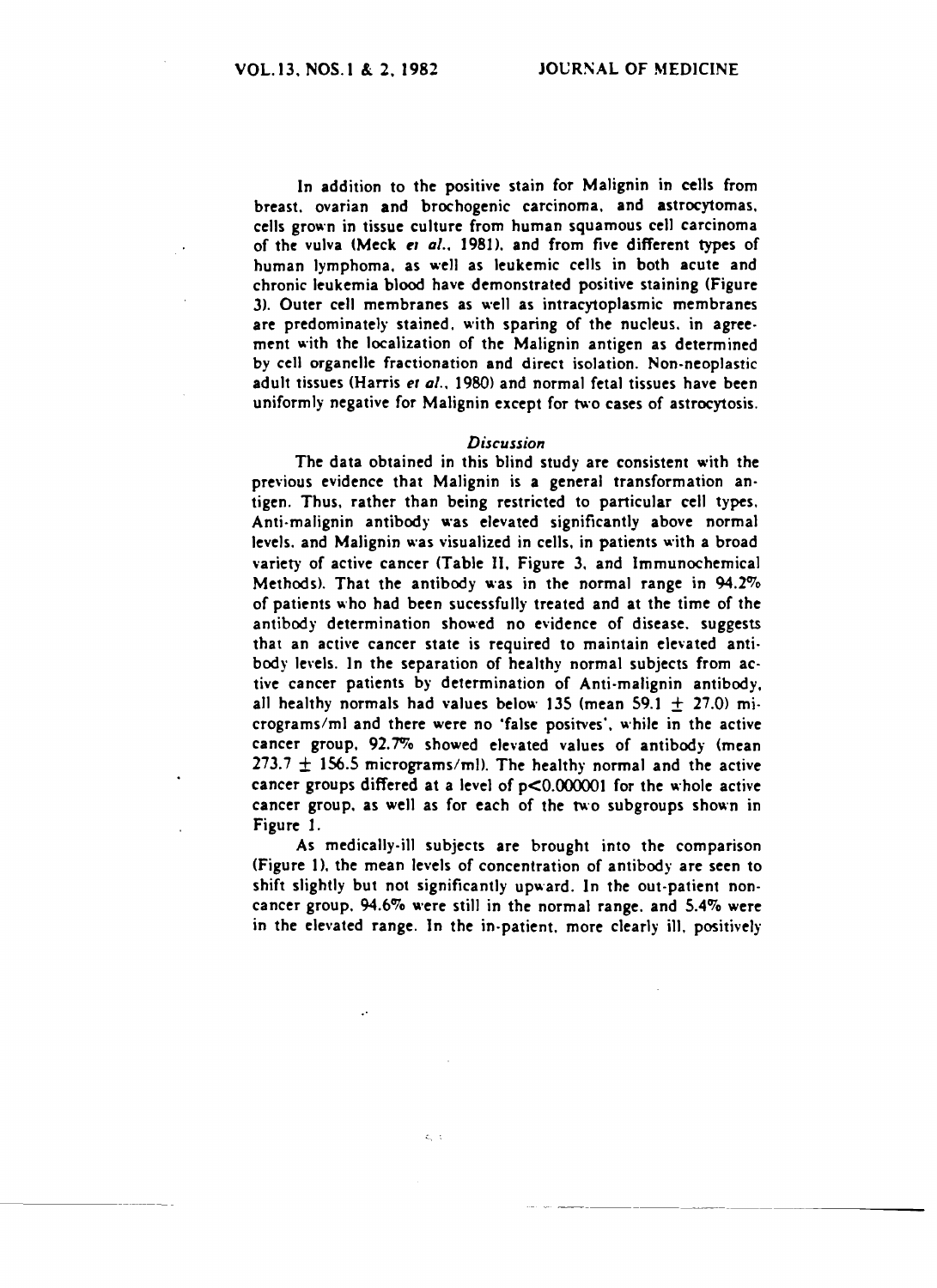# VOL 13, NOS.1 & 2, 1982 JOURNAL OF MEDICINE







 $\overline{\mathbf{c}}$ 

155  $\lambda = 1$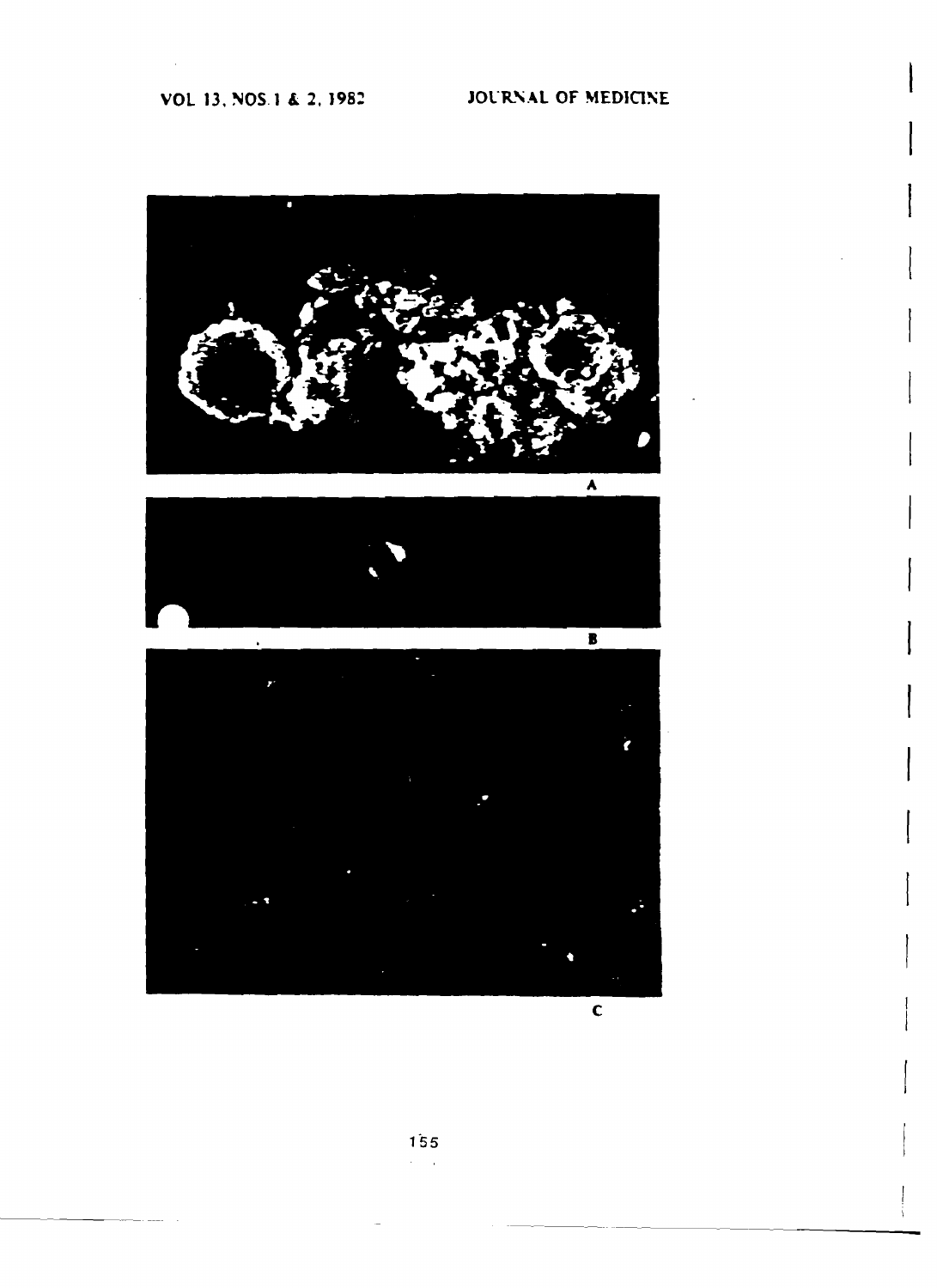



E

Figure 3.: Malignin visualized in a variety of human cancer cells by Anti-malignin antibody double-layer immunofluorescence. The second layer fluorescein labeled antiantibody was diluted in control experiments to as much as  $1:1.600$  until non-speciifc fluorescence was completely eliminated in the absence of the first layer Anti-malignin antibody. Under these conditions. Anti-malignin antibody was active at one nanogram antibody protein per cancer cell in producing the specific immunofluorescence shown in the figure. A  $\cdot$  Bronchogenic carcinoma cells from bronchial washings. B  $\cdot$  Lymphocytic leukemia cell from blood. C - Ovarian carcinoma cells at surgery. D - Squamous cell carcinoma (2 cells), grown in tissue culture (Meck et al., 1981).  $E +$  Astrocytoma. anaplastic. at surgery. See Methods and Results for further details.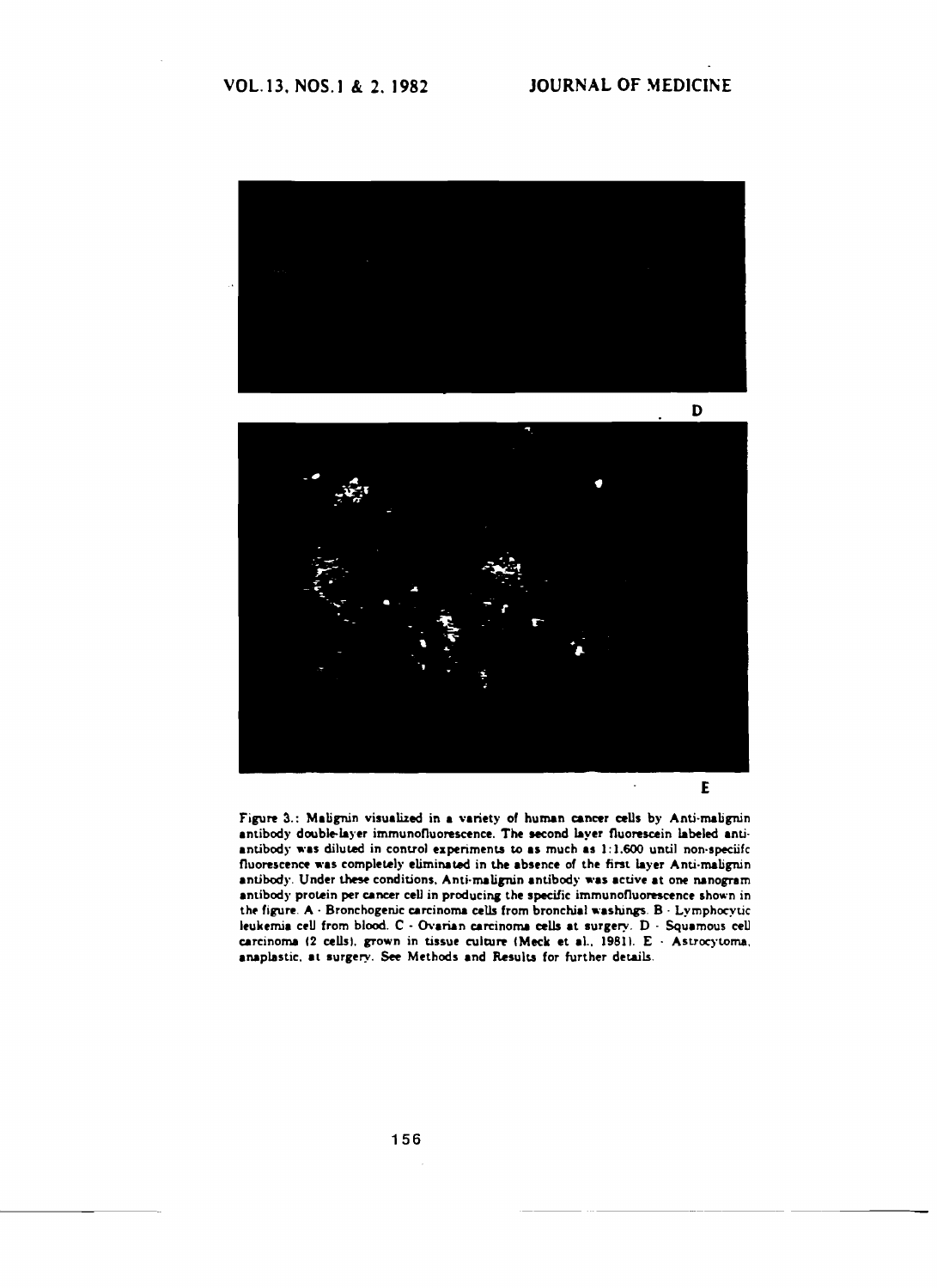diagnosed (but apparently non-cancer) medical·surgical group. 91.2% were still in the normal range. and 8.8% were in the elevated range. These two control groups were not statistically significantly ·different from the healthy normal control group. but each differed from the active cancer group at a level of  $p<0.000001$ \*. It might be expected that compared with healthy normals. the incidence of cancer would be greater in medically ill patients and that some of these cancer cases might not yet be clinically diagnosable. How many of these presumptive 'false postives' actually represent occult cancer not yet clinically detected cannot be predicted, but it is relevant to note that six additional 'false positives' were found from one to 19 months later actually to have clinically and pathologically proven cancer.

The data in the preselected groups. although blind. were not randomly collected as were those in Figures 1 and 2 and. there· fore. cannot be pooled with them. Each of these preselected groups is considered too small to form conclusions because of heterogeneity of each and the complexity of the implications raised by the data. but they are included as preliminary data for the sake of complete. ness. There is a possibility that because of the destructive and immune reactions in the nervous system in multiple sclerosis a higher false positive rate may occur. Some of the cases may represent misdiagnosed central nervous system malignancy. Sera from patients with benign tumors might be expected to show a higher false positive rate consistent with the borderline area in clinico-pathological diagnosis between benign and malignant growths. Anti-malignin antibody levels and the demonstration of Malignin in cells may in the future help to clarify the definition in this group. The ob· sen'ation of higher incidence of elevated Anti·malignin antibody in contacts of active cancer patients (compared with healthy normals  $p<0.001$ ) is in agreement with several previously published studies on other tumor indexes demonstrating the same curious phenomenon (]4 clinical studies and one laboratory study) (Edi· torial. 1977). Whether this represents some form of immunization against a transmittable agent. either the Malignin antigen itself or a substance which induces transformation and. thus. the appearance of the antigen. needs more work to clarify. Finally. the greatest incidence of antibody elevation in a 'non-cancer' group is observed

457

<sup>\*</sup>Confirmed independently with 360 additional cases by Dungan et al. (Unpublished).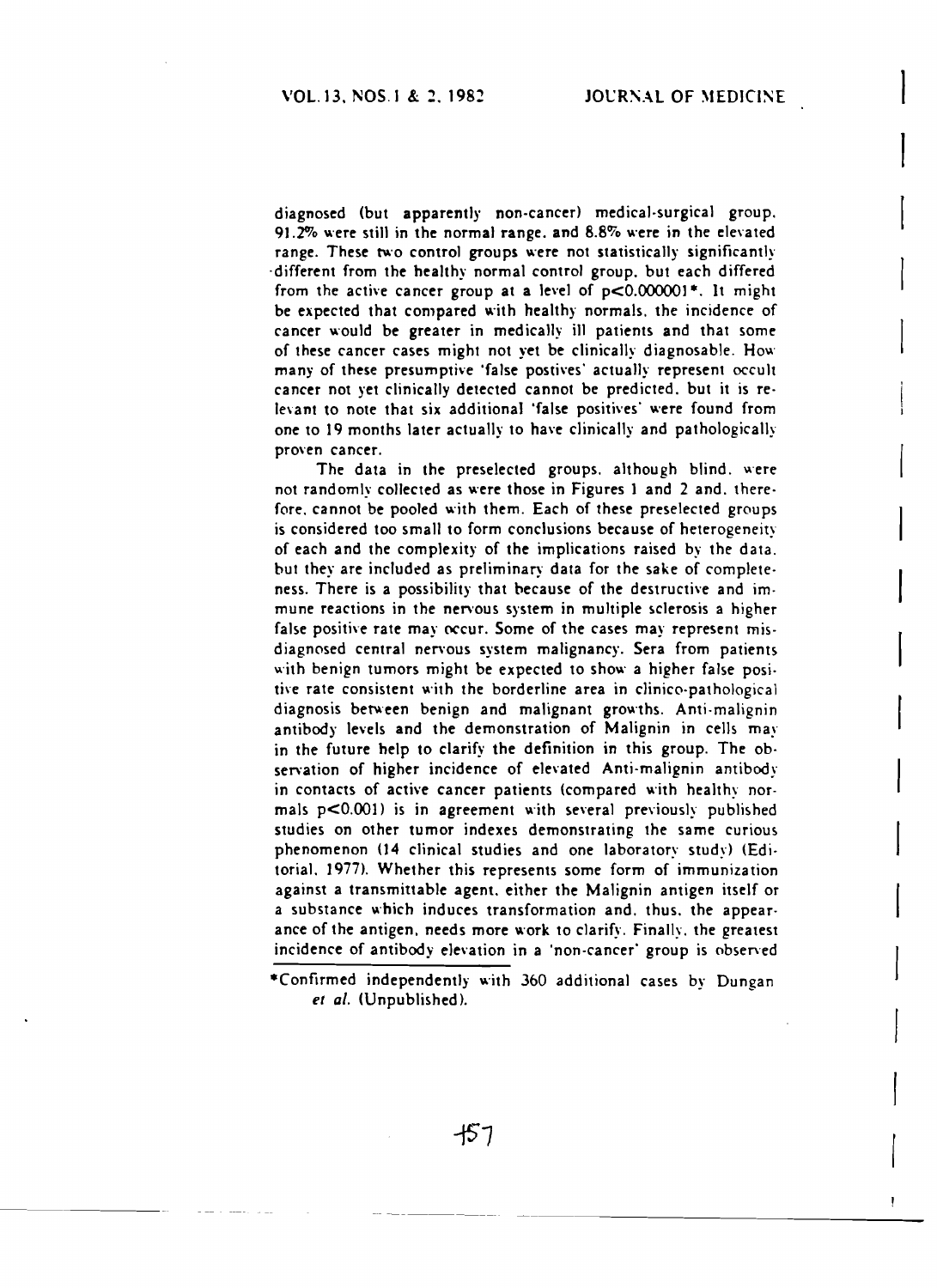in the blood relatives of active cancer patients. Whether this represents a response to actual cell transformation, a genetically determined high level of production of the antibody for immunosurveillance, or the same phenomenon as that observed in the 'contacts' group is unknown. Since the 'relatives' are statistically different from the healthy normal control group at a level of p< 0.000001, some explanation will have to be sought and certainly much larger groups will have to be examined.

The possible utility of the Malignin antigen and the antibody for general screening of populations for cancer is suggested by the 'false positive' rates shown in Figure 1 in the healthy normal and out-patient control groups. Further studies are now in progress. The results of the present studies present the possibility, within the limitations of all laboratory procedures, that both the determination in cells of Malignin and in serum of its antibody may be useful in helping to recognize the presence of malignant states in individuals in whom cancer is suspected. In addition, the clinical follow-up of individual patients over months and years has permitted the comparison of clinical outcome with antibody levels which were obtained on blind coded serum specimens. The correlation observed suggests that the Anti-malignin antibody level may be related to survival in that the elevated values during active disease were associated with longer survival and low levels during active disease with early death. After successful treatment, however, the presence of normal (low) antibody levels may be an aid in determining whether an active cancer state has been replaced by one in which there is 'no evidence of disease'. Once again, the laboratory value can have relevance only in relation to the clinical status, and it usually should not be difficult to separate the clinically healthy from the clinically terminal patient, both of whom have low levels of antibody, but for different reasons.

The significance of the correlation of lower levels of Antimalignin antibody with terminal illness shown in Figures 2A and 2B is not known. Since as seen in Figure 2B, the drop in antibody can occur abruptly, in as little as one month before death, it is not known how many of the elevated values shown in Figure 2A were followed by a similar drop prior to death. The drop may, therefore, be even more common than observed in the single determination.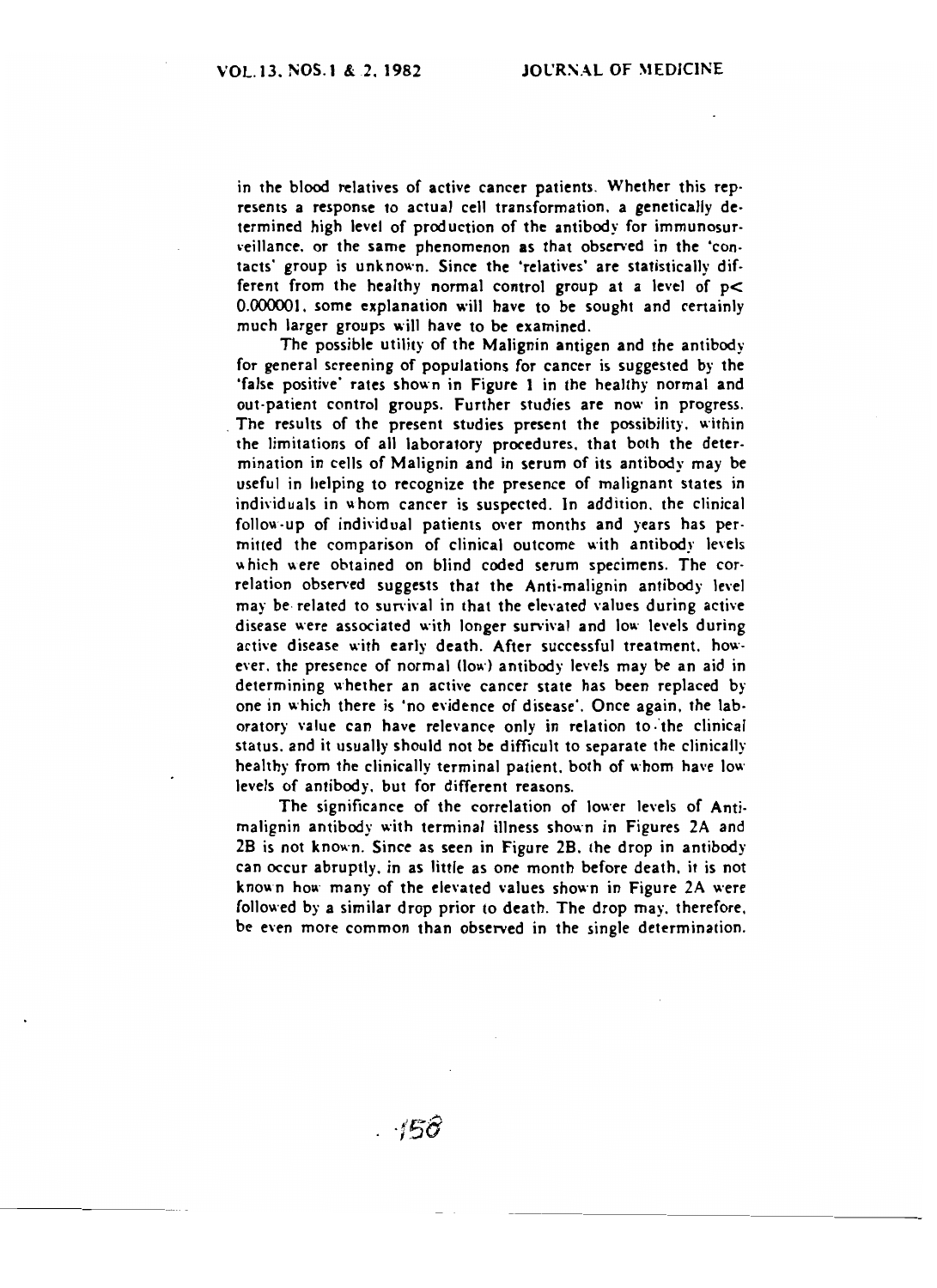The phenomenon is in accord with previous demonstrations by others of the general decrease in immunocompetence observed to signal oncoming death in both human and animal cancer (Hersh *et al..* 1976). and may simply represent a secondary consequence of the terminal state. However. since Anti·malignin antibody is specific for a cancer cell antigen. localizes preferentially in malignant cells in *vitro* and in *vivo*, and has been shown to be cytotoxic to malignant cells in *"irro* (Bogoch and Bogoch. 1980). the drop in antibody might be more central to the cancer process and be to the detriment of the patient. In addition. earlier data (Bogoch and Bogoch. 1979a) showed Anti-malignin antibody in human cancer sera to be largely 'disarmed', with its Fc portion cleaved from the Fab fragments, which would result in loss of cytotoxicity. This process might reflect one form of the cancer cell's defense eagainst the antibody. The low levels of antibody observed here prior to death may be evidence of a second form of the cancer cell's defense. the result of increasing blockade of antibody production or release due to antigen excess as the tumor proliferates.

That Malignin is not an 'onco-fetal' antigen is supported by the absence of Malignin from fetal tissues. Malignin appears to be much older phylogenetically than those states commonly thought of as being recapitulated during fetal development; its only struc· tural relatives. by computer search (Dayhoff. 1972). are the ferro· doxins of plants (Jucaena glauca and alfalfa). the acyl carrier protein of *E. coli.* and cytochrome b5. These four share the property of being anerobic enzymes. the ferrodoxins being the most electro· negative oxidation-reduction enzymes in nature. Warburg et al.  $(1958)$  observed the anerobic advantage of malignant cells, but was unable to account for this property in the activity of the then known anaerobic enzymes. The possibility that Malignin is a cleaved deriv. ative of such an anerobic enzyme system. that this system is com· mon to all malignancies regardless of cell type, and that this system imparts a unique anaerobic advantage to cancer cells. would be consistent with the demonstrated increase in the yield of Malignin with increasing malignancy of cell growth (Bogoch. 1976. 1977). the ubiquity of distribution of the antigen. the cytotoxicity of the antibody and the antibody failure in the terminal state.

Recently, both the purified human polyclonal Anti·malignin antibody and the individual monoclonal antibody for each of the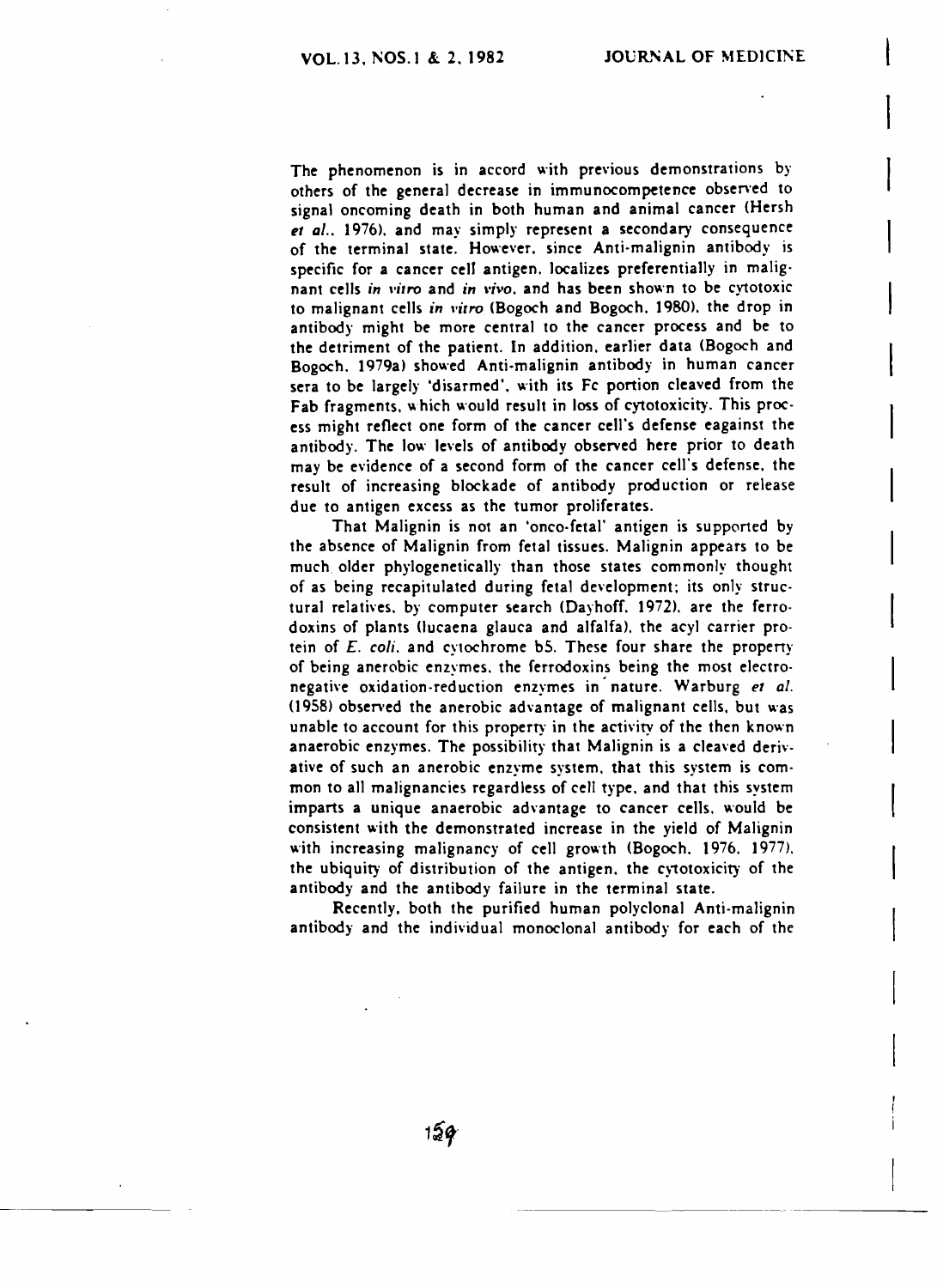fast and slow binding species of the antibody became available. The therapeutic possibilities raised by these observations for the antibody acting alone or as a carrier for anti-cancer drugs should be systematically examined.

#### *Acknok'/f'dgments*

We are grateful to Dr. Eli S. Godensohn. Columbia·Presbyterian Medical Center. New York. Dr. David F. Hickok. Abbott-Northwestern Hospital. Minneapolis. Dr. John A. Lowden. The Sick Children's Hospital, University of Toronto. Dr. Michael D. Walker. Cancer Research Hospital. Baltimore. Dr. Kenneth D. Bagshawe and Dr. Christopher R. Pentycross of the Charing Cross Hospital. London. and to staff memebers of the Medical College of Ohio at Toledo and affiliated hospitals for providing serum speciments and clinical information; to Drs. Amira Gohara and Frank Redmond of the Medical College of Ohio. and Dr. Marylou Ingram and associates at the Institute for Cell Analysis. University of Miami School of Medicine, for assistance with cytological studies, and to Dr. Alan Natapoff and Sherwood A. Modestino of the Mas· sachusetts Institute of Technology for statistical analyses. The antigens and antibodies desecribed herein are the subjects of patents both issued and pending. The terms Malignin. Anti·malignin antibody. Astrocytin. Recognin L. Recognin M. Target and MTAG are the proprietary names and trademarks of Brain Research. N.Y.

#### *References*

- Bogoch. S.: The detection of malignant gliomas in brain by the quantitative production *in vitro* of TAG <target-attaching· globulins) from human serum. In *Biological Diagnosis of Brain Disorders.* Edited by Bogoch. S. pp. 358·361. Spec· trum-Wiley Press. New York. (1974).
- Bogoch. S.: Brain glycoproteins and recognition function: recog· nins and cancer. In *Current Trends in Sphingolipidoses and Allied Disorders.* Edited by Volk. B.W. and Schneck. L. pps. 555-556. Plenum Press. New York. (1976).
- Bogoch, S.: Astrocytin and malignin: two polypeptide fragments (recognins) related to brain tumor. Natl. Cancer Inst. Monogr. 46: 133-137 (1977).

160.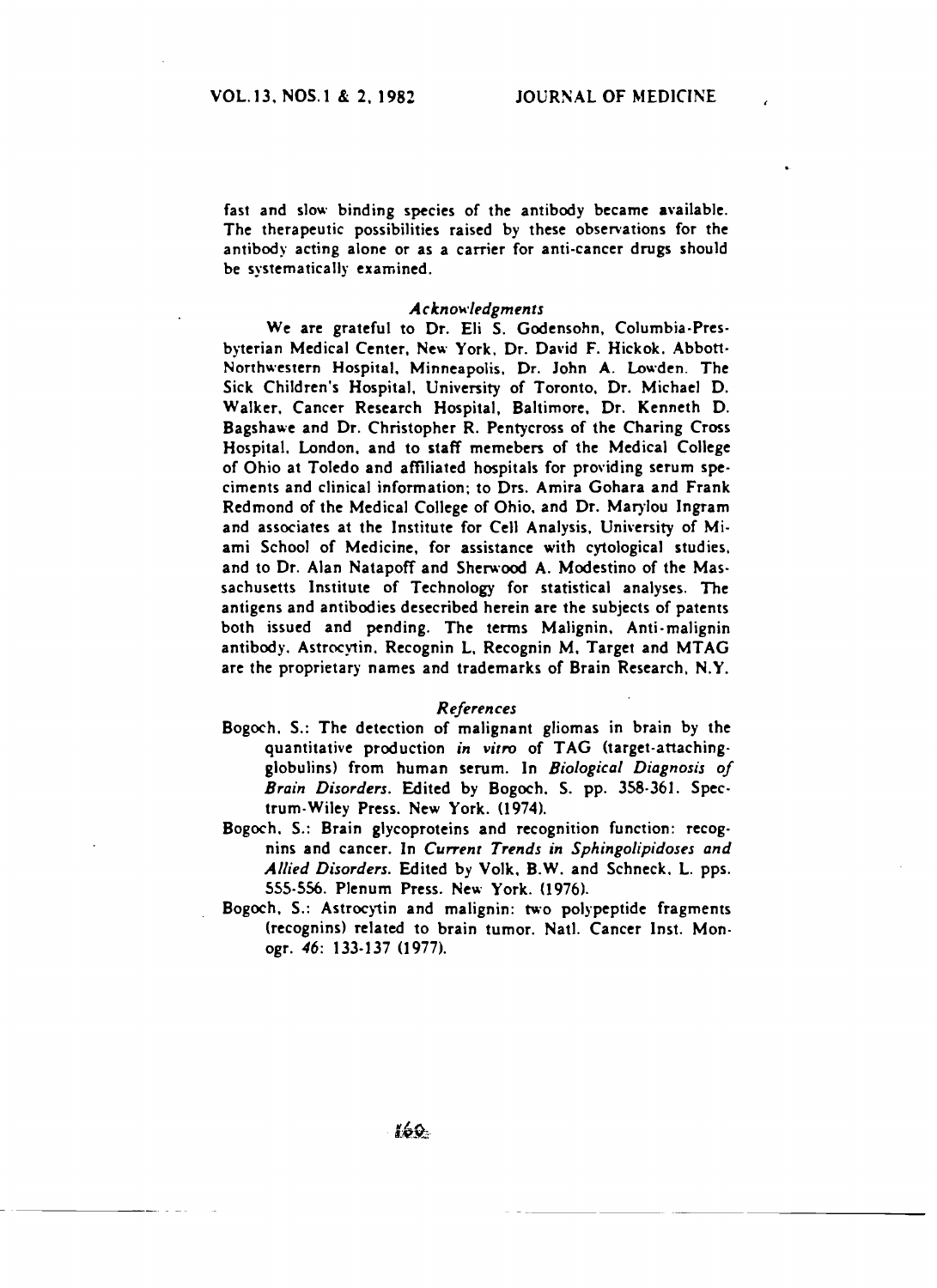- Bogoch. S. and Bogoch. E.S.: Production of two recognins related to malignin: recognin M from mammary MCF-7 carcinoma cells and recognin L from P3l lymphoma cells. Neurochem. Res. 4: 465-472 (1979).
- Bogoch. S. and Bogoch, E.S.: Disarmed Anti-malignin antibody in human cancer. Lancet  $I: 987$  (1979a).
- Bogoch. S. and Bogoch. E.S.: Tumor markers: Malignin and related recognins associated with malignancy rather than with cell' type. In *Neurochemistry and Clinical Neurology.* Edited by Battistin. L.. Hashim. G. and Lajtha. A. pps. 407.424. Alan R. Liss. Inc. New York. (1980).
- Bogoch. S. and Bogoch. E.S.: Quantitative detetmination of Anti· malignin antibody. In *Serologic Analysis of Human Cancer Antigens.* Edited by Rosenberg. S.A. pps. 693-696. Academic Press. New York. (1980a).
- Bogoch. 5.. Bogoch. E.S. and Tsung. Y.K.: Monoclonal Anti·malig. nin antibodies. Lancet 1: 14] ·142 (1981),
- Bogoch. 5.. Bogoch. E.S.. Fager. C. Goldensohn. E.. Harris. J.H. Hickok. D.F.. Lowden. *l.A..* Lux. W.E.. Ransohoff. 1. and Walker. M.D.: Elevated Anti-malignin antibody in the serum of cancer patients: a multi· hospital blind study. Neurology 29: 584 (] 979).
- Dayhoff. M.O.: *Atlas of Protein Sequence and Structure.* Natl. Bio· med. Res. Foundn. Silver Springs. MD (1972).

Editorial: The cancer connection. Lancet.  $I: 635-636$  (1977).

- Harris. 1.H.. Gohara. A.. Redmond. F.. Bogoch. S. and Bogoch. E.S.: Immunofluorescent and serologic. studies with Anti· maJignin antibody. Jn *Serologic Ana(\'sis of Human Cancer*  Antigens. Edited by Rosenberg. S.A. pps. 571-582. Academic Press. New York. (1980).
- Hersh. E.M., Gutterman. J.U., Mavligit. G.M., Mountain. C.W.. McBride. CM.. Burgess. M.A .. Lurie. P.M .. Zelen. M.. Takita. H. and Vincent. R.G.: Immunocompetence. immunodeficiency and prognosis in cancer. Ann. NY Acad. Sci. 276: 386-406 (1976).
- Krupey. J.• Gold. P. and Freedman. S.O.: Physicochemical studies of the carcinoembryonic antigens of the human disgestive system. J. Exptl. Med. 128: 387-398 (1968).
- Langan. T.: Malignant transformation and protein phosphorylation. Nature 286: 329-330 (1980).

(61